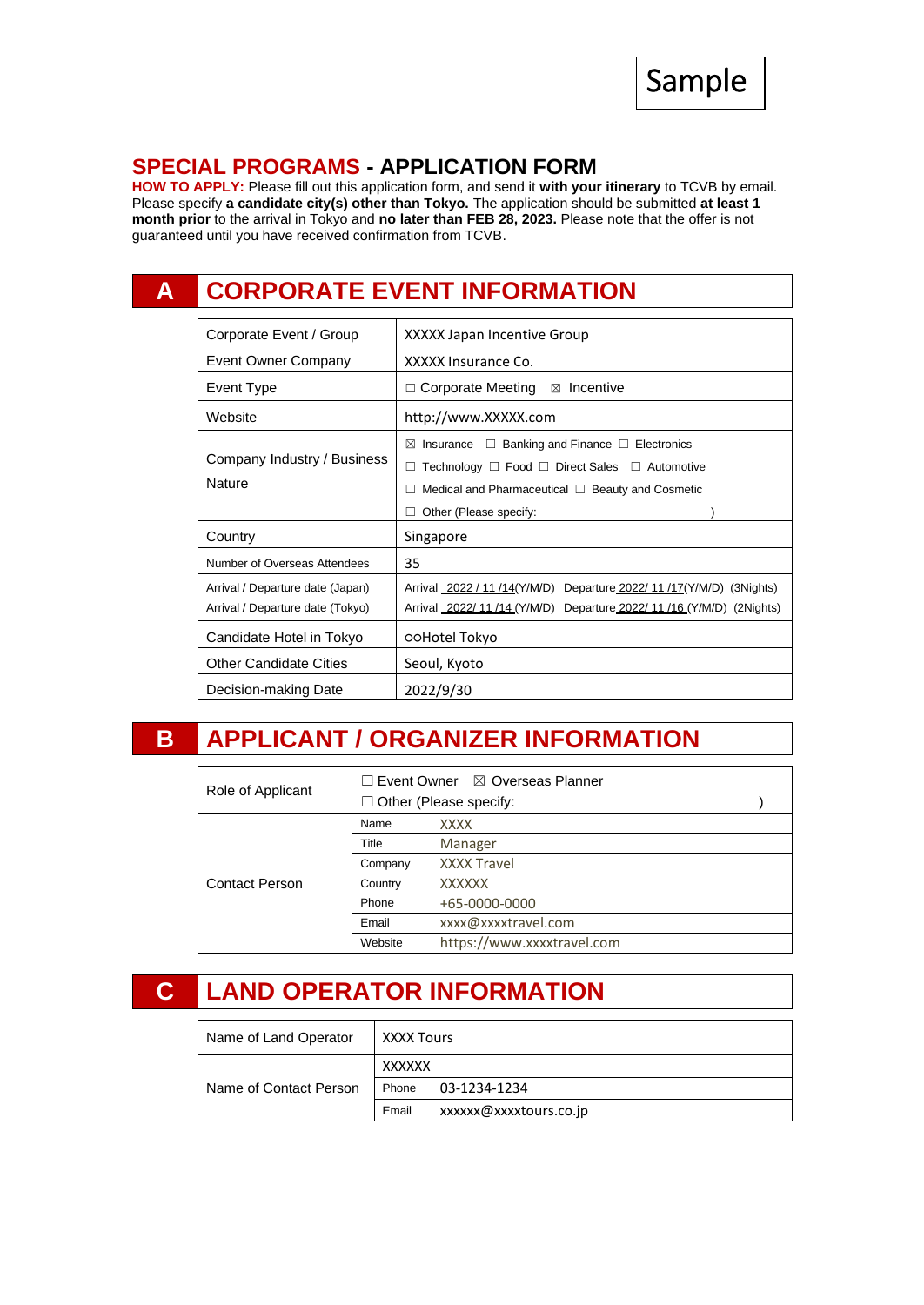Sample



| 35 Guests x 2 Nights in Tokyo                           |                                                                                                     |  |  | <b>Visitor Nights</b>                                                                             |  |
|---------------------------------------------------------|-----------------------------------------------------------------------------------------------------|--|--|---------------------------------------------------------------------------------------------------|--|
|                                                         |                                                                                                     |  |  |                                                                                                   |  |
| $\Box$ 40 – 69 Visitor Nights                           | Giveaway (Fill out $F \& G$ )<br>П                                                                  |  |  |                                                                                                   |  |
| $\boxtimes$ 70 – 399 Visitor Nights<br>(Choose A or B)  | A $\Box$ Giveaway + Airport Welcome + VIP Souvenir + Tokyo Souvenir (Fill out <b>F</b> & <b>G</b> ) |  |  |                                                                                                   |  |
|                                                         | Giveaway + Airport Welcome + VIP Souvenir + One Choice from Section E (Fill out E, F & G)<br>B⊠     |  |  |                                                                                                   |  |
| $\Box$ 400 – 999 Visitor Nights<br>(Choose A or B)      | A $\Box$ Giveaway + Airport Welcome + VIP Souvenir + Tokyo Souvenir (Fill out <b>F&amp;G</b> )      |  |  |                                                                                                   |  |
|                                                         | $B \Box$ Giveaway + Airport Welcome + VIP Souvenir + One Choice from Section E (Fill out E, F&G)    |  |  |                                                                                                   |  |
| $\Box$ More than 1000 Visitor Nights<br>(Choose A or B) | A $\Box$ Giveaway + Airport Welcome + VIP Souvenir + Tokyo Souvenir (Fill out <b>F&amp;G</b> )      |  |  |                                                                                                   |  |
|                                                         |                                                                                                     |  |  | $B \Box$ Giveaway + Airport Welcome + VIP Souvenir + Two Choices from Section E (Fill out E, F&G) |  |

### **E REGULAR PROGRAM CHOICES**

- 70 399 Visitor Nights: Choose 1 from following programs
- 400 999 Visitor Nights: Choose 1 from following programs (\*<sup>1</sup>See below)
- More than 1000 Visitor Nights: Choose 2 from following programs

#### **CULTURAL PROGRAMS** -------------------------------------------

- -Authentic-Food-
- ☐ "Wagashi" Making & Tea Ceremony Experience
- ☐ Sushi Making
- ☐ Tokyo Sake Lecture & Tasting
- -Team-Building-
- ☐ Team-Building Taiko Lesson
- ☐ Tokyo Daredemo Bon Dance
- ☐ Samurai Training
- -Sports activities-
- ☐ "Hokusai" Tokyo Yoga
- $\Box$  Budo Fitness ~Learning a modernized form of long-established martial arts practices~
- -Sustainable activities-
- ☐ Tokyo Dyeing
- $\Box$  Kintsugi Workshop ~Bringing the Edo period antique pottery to the current era by Kintsugi method~
- ☐ Japanese Cooking with Tokyo Vegetables
- ☐ The KonMari Method™ Workshop

-Tour and Special visits-

- ☐ Mt. Takao Eco-Walking Tour ~Share stories about how to coexist with nature in the sustainability world~
- □ 1-Day Tama Nature Tour<sup>\*2</sup>
- $\Box$  OkuTama Forest Therapy Tour\*2
- ☐ Tokyo Cruise

#### **PARTY ENTERTAINMENT ------------**

- ☐ ORIENTARHYTHM Workshop
- ☒ "BLUE TOKYO" Dance & Acrobatic Performance
- ☐ Ninja Warriors
- ☐ Awaodori Dance Performance
- ☐ Taiko Performance
- □ Sumo Event
- ☐ Robot Performance